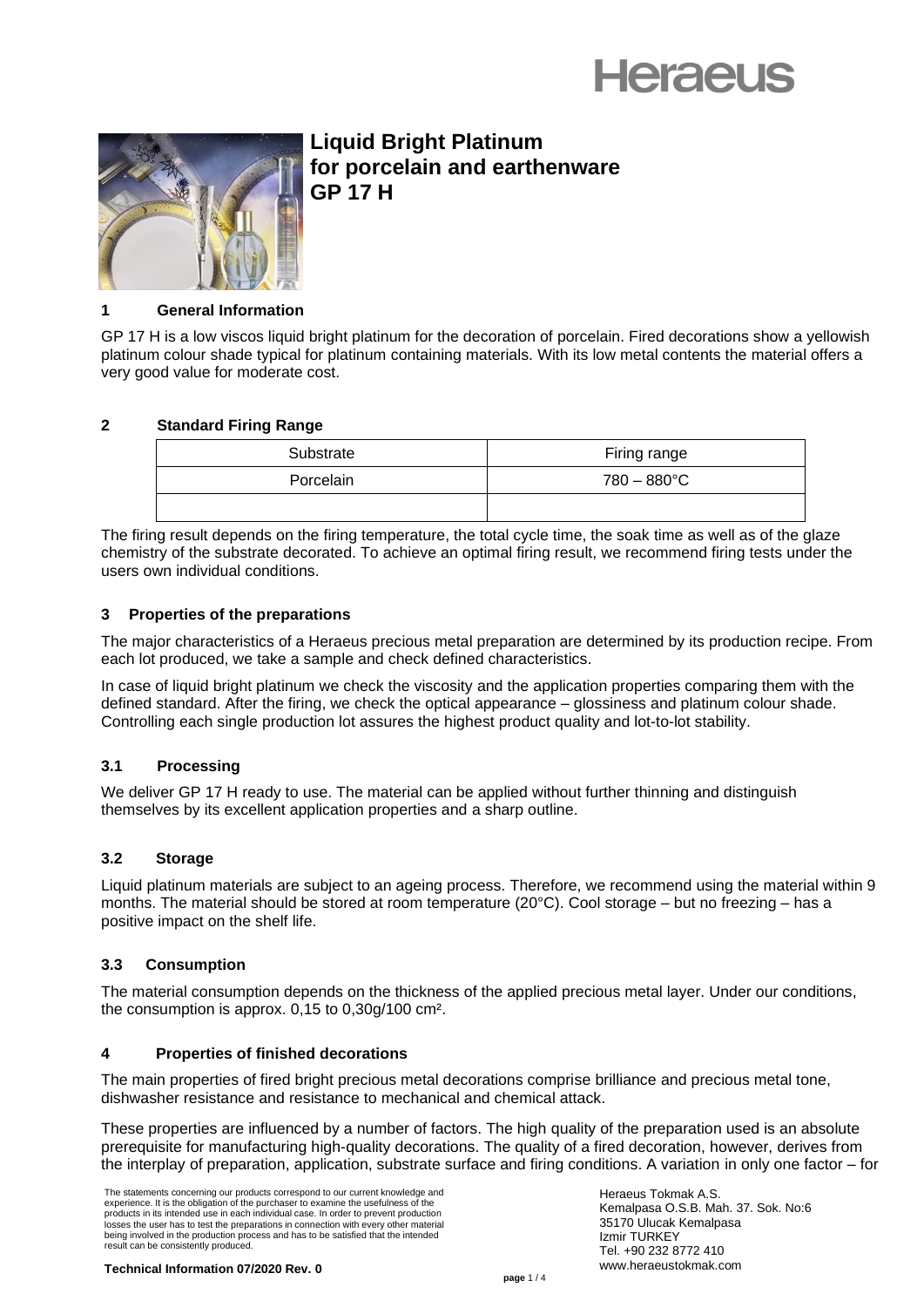

instance, the firing conditions, has an immediate influence that leads to altered properties of the fired decoration.

We have processed the bright precious metal preparations under defined conditions. Then we determined the properties of the finished decorations. The following data indicate achievable quality features for the finished decorations manufactured with bright precious metal preparations. They must, however, always be checked by the user under his own individual conditions.

#### **4.1 Dishwasher resistance**

All details as to whether decorations are dishwasher durable are to be regarded as approximate values, as test results vary widely according to the type of dishwasher, washing programme, washing-up detergent, water quality and firing conditions.

Heraeus tests whether finished decorations are dishwasher durable, roughly following the test-washing programme of the Technical Standards Committee for Material Testing (Fachnormenausschuss Materialprüfung) in a Miele continuous dishwasher. If a decoration withstands 500 washing cycles essentially without damage, we designate it as dishwasher durable. If it withstands 1000 washing cycles, we designate it as dishwasher resistant.

Considering the low metal content decorations with GP 17 H showed a reasonable test result in the dishwashing while not reaching the level of dishwasher durability.

#### **4.2 Abrasion resistance**

Platinum decorations with GP 17 H showed a reasonable resistance.

#### **4.3 Oxidation resistance**

GP 17 H does not contain silver and therefore decorations face no risk of oxidation.

#### **5 Application recommendations**

#### **5.1 Preparation for the decoration**

Work in a well-ventilated room. Good printing conditions occur at a room temperature of 20 to 25°C.

Make sure that the surface of the object to be decorated is clean and dry. Dust, fingerprints and water condensation can affect the decoration while firing.

Take care that the object to be decorated is not taken from a cold store into a warm shop. A fine condensation film may occur, which is not visible for the naked eye. Result: Firing disturbance (pinholes) in the fired precious metal decoration! Allow enough time for the substrate to adjust to the decoration room temperature.

#### **5.2 Application of the material**

Do not shake the bright precious metal preparations prior to use.

Draw from the bottle only as much as you can consume within 15 or 30 minutes and close the bottle. Consider that the solvent continuously evaporates in air and therefore the viscosity slowly increases.

Apply the preparation in a moderate layer thickness onto the object to be decorated. A too thin layer influences the mechanical, chemical and optical properties of the fired decoration. In extreme cases, it can lead to a reddish colour of the surface without any gold character. A too thick layer may lead to cracking, blistering, or to a matt surface.

In case the preparation is used for spraying, thinning with about 30% thinner V 35, V 16 or V 18 is required.

# **5.3 Firing**

During the first heating phase the organic components of the preparation burn off. This process is completed at approx. 400°C. The gold film is formed. A constant, slow temperature increase, enough oxygen and sufficient ventilation are decisive for the quality of the fired precious metal decoration.

The statements concerning our products correspond to our current knowledge and experience. It is the obligation of the purchaser to examine the usefulness of the products in its intended use in each individual case. In order to prevent production losses the user has to test the preparations in connection with every other material being involved in the production process and has to be satisfied that the intended result can be consistently produced.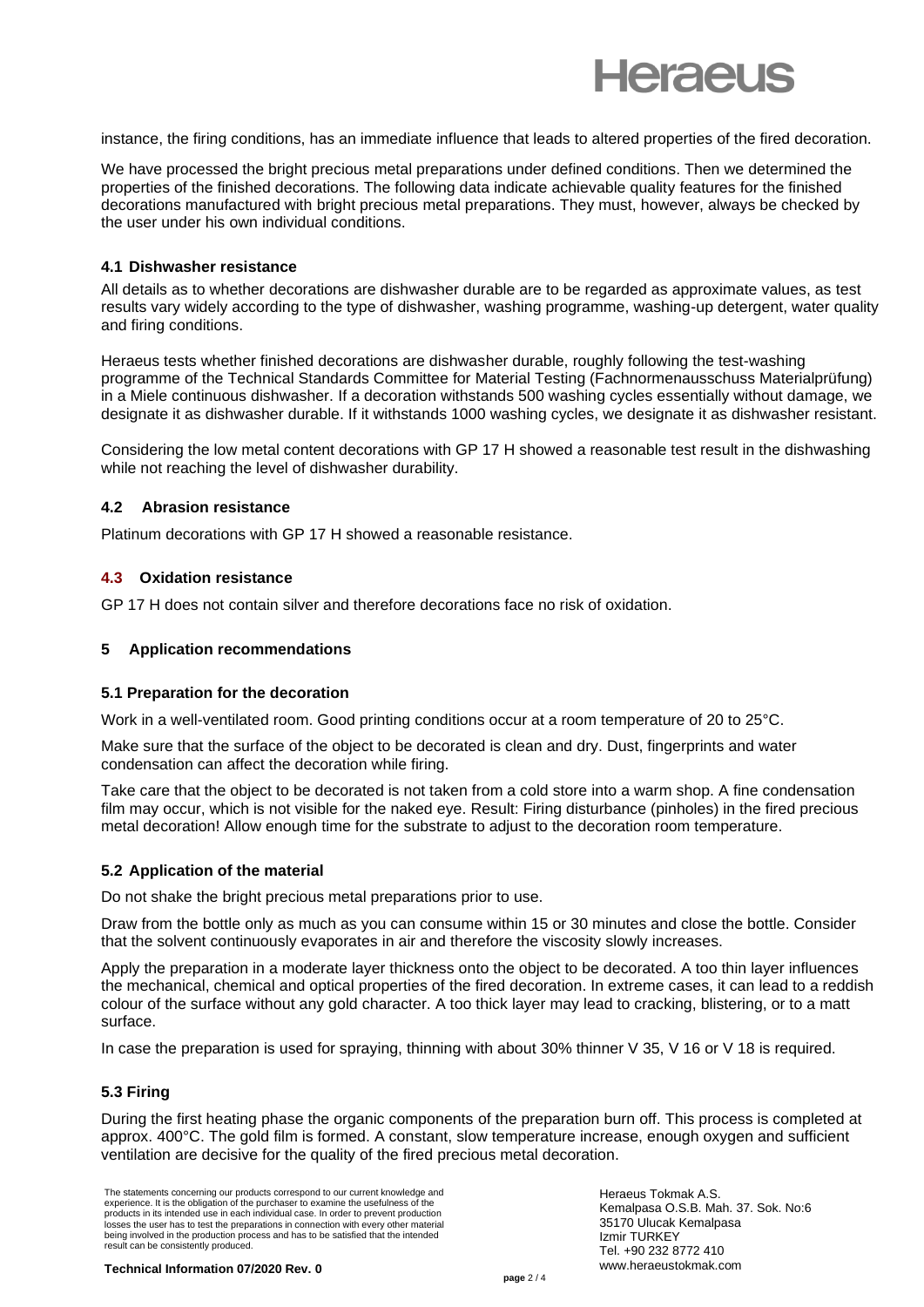

The firing profile considerably influences the mechanical and chemical properties of the fired decoration.

The rate of cooling has no major influence on the quality of the gold decoration, unlike the firing temperature and soak time. However, the firing process should not be stopped too abruptly after the soak time. If the rate of cooling is too fast, there may be a danger of damaging the article.

The statements concerning our products correspond to our current knowledge and<br>experience. It is the obligation of the purchaser to examine the usefulness of the<br>products in its intended use in each individual case. In ord being involved in the production process and has to be satisfied that the intended result can be consistently produced.